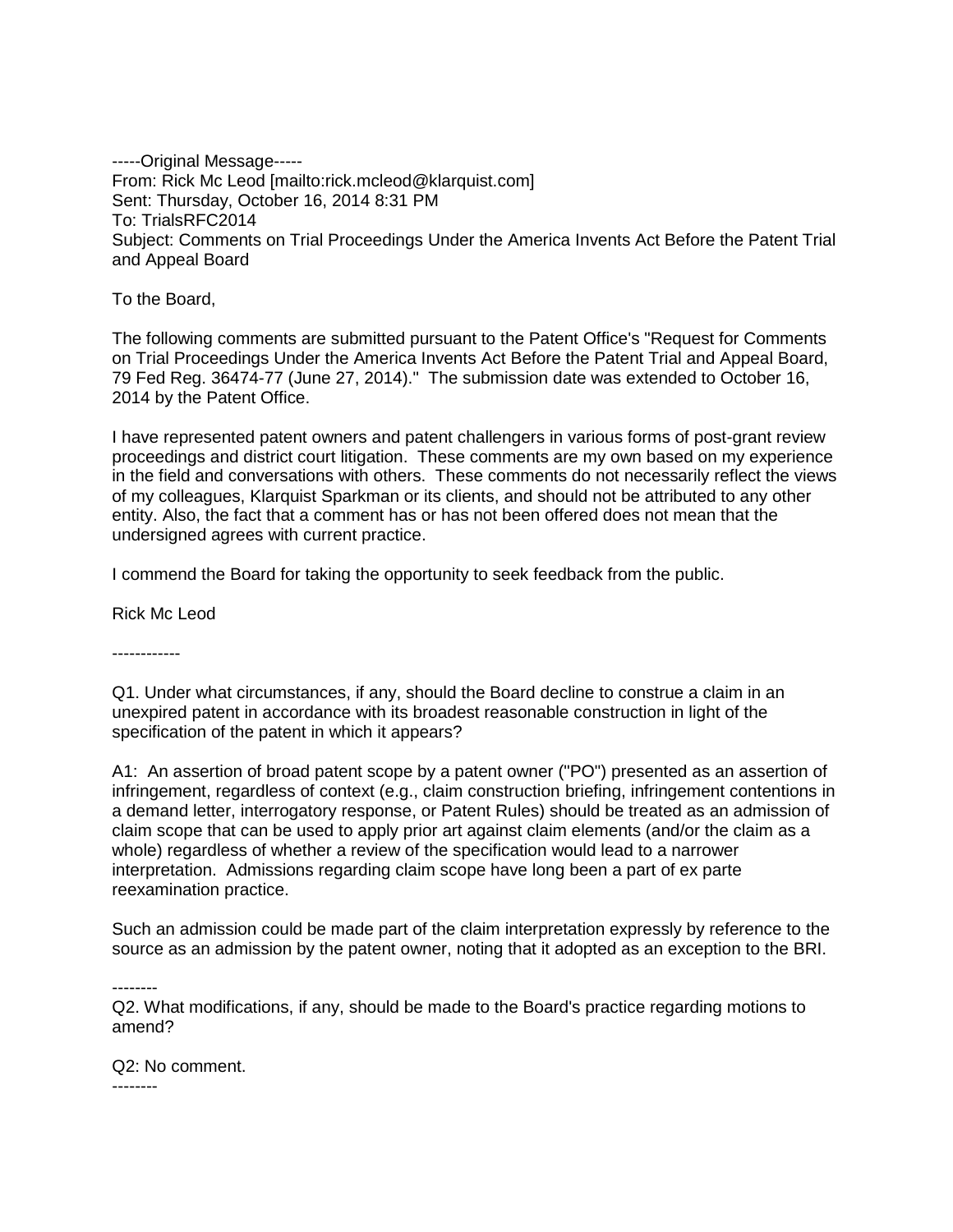Q3. Should new testimonial evidence be permitted in a Patent Owner Preliminary Response? If new testimonial evidence is permitted, how can the Board meet the statutory deadline to determine whether to institute a proceeding while ensuring fair treatment of all parties?

A3: If a patent owner intends to rely upon prior invention to antedate prior art, new testimonial evidence could be permitted. Because PO's are presumed to have access to such proof, courts that have patent specific rules usually require the PO to identify and produce all documentary evidence supporting prior invention along with infringement contentions. Testimony in the form of a declaration would not be expected to be more burdensome than the current requirements imposed by the courts.

For example, the Board could require testimonial and documentary evidence to be served upon the petitioner with patent owner's preliminary response. PO's witness(es) could be made available in the month following the PO's response, and petitioner could be permitted to submit observations on cross-examination within one month of the cross-examination. All of PO's evidence regarding prior invention upon which it relies could be required to be submitted as part of the Preliminary Response. This should give the Board ample opportunity to review testimony and documentary evidence on this issue prior to its decision on the petition.

In fast moving technology areas, there are often pre-critical date references that are not as close to the claimed invention as other prior art. In such cases, the petitioner may present multiple grounds, for example, citing a stronger reference that might be antedated in one ground, but including one or more pre-critical date references as an alternative ground for the same teaching.

By frontloading this issue, the Board gains a better vantage on which to decide the grounds for trial. If the PO has proven prior invention, then the Board can decline to institute trial on the relevant grounds at an earlier stage, and it can focus the trial on pre-critical date references if appropriate. If the PO fails to prove prior invention, then the Board can institute trial on the stronger post-critical date prior art, and decline to institute trial on other pre-critical date grounds that might not be as strong.

--------

Q4. Under what circumstances should the Board permit discovery of evidence of nonobviousness held by the petitioner, for example, evidence of commercial success for a product of the petitioner? What limits should be placed on such discovery to ensure that the trial is completed by the statutory deadline?

## A4: No comment.

--------

Q5. Should a patent owner be able to raise a challenge regarding a real party in interest at any time during a trial?

A5: No comment. --------

Q6. Are the factors enumerated in the Board's decision in Garmin v. Cuozzo, IPR2012-00001, appropriate to consider in deciding whether to grant a request for additional discovery? What additional factors, if any, should be considered?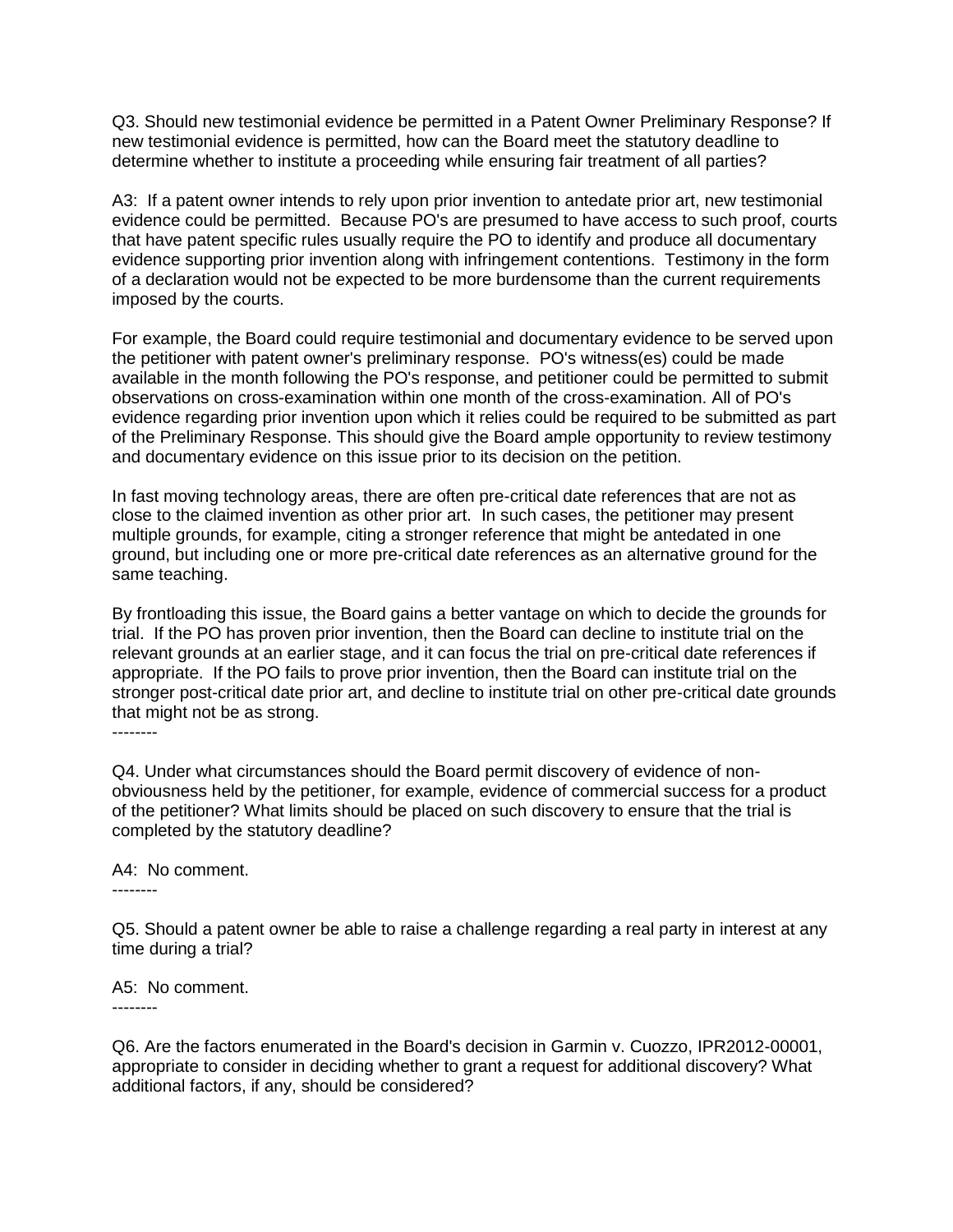A6: No comment. --------

Q7. How should multiple proceedings before the USPTO involving the same patent be coordinated? Multiple proceedings before the USPTO include, for example: (i) Two or more separate AIA trials; (ii) an AIA trial and a reexamination proceeding; or (iii) an AIA trial and a reissue proceeding,

A7: The extent of coordination should, to the first order, take into account the expressed interests of the parties involved. For example, when the same petitioner is involved multiple proceedings, the coordination is much simpler.

Where different petitioners are involved, coordination should not be forced upon the petitioners to avoid due process concerns, but also prejudice. For example, petitioners may proffer different claim interpretations (e.g., indefiniteness in a CBM vs. a specific construction in an IPR). A PO should not be able to leverage this bare fact to allege that its claim construction is correct because different petitioners present different claim interpretations. --------

Q8. What factors should be considered in deciding whether to stay, transfer, consolidate, or terminate an additional proceeding involving the same patent after a petition for AIA trial has been filed?

A8: If multiple petitions are filed against a patent, the Board generally should not stay or terminate any proceeding solely because there is a "first-filed" petition. Petitioners may have varying views on the strength of particular prior art references and claim construction issues. Each may have access to different information as well because there may be concurrent litigation as different stages of discovery with respect to each. --------

Q9. Under what circumstances, if any, should a copending reexamination proceeding or reissue proceeding be stayed in favor of an AIA trial? If a stay is entered, under what circumstances should the stay be lifted?

A9: A co-pending reexamination proceeding or reissue proceeding could be stayed until such time at the Board issues a final written decision. In the event that broader claims are cancelled, the AIA estoppel provision prevents the patent owner from seeking substantially similar claims in other proceedings. --------

Q10. Under what circumstances, if any, should an AIA trial be stayed in favor of a copending reexamination proceeding or reissue proceeding? If a stay is entered, under what circumstances should the stay be lifted?

A10: No comment.

--------

11. Under what circumstances, if any, should a copending reexamination proceeding or reissue proceeding be consolidated with an AIA trial?

A11: No comment.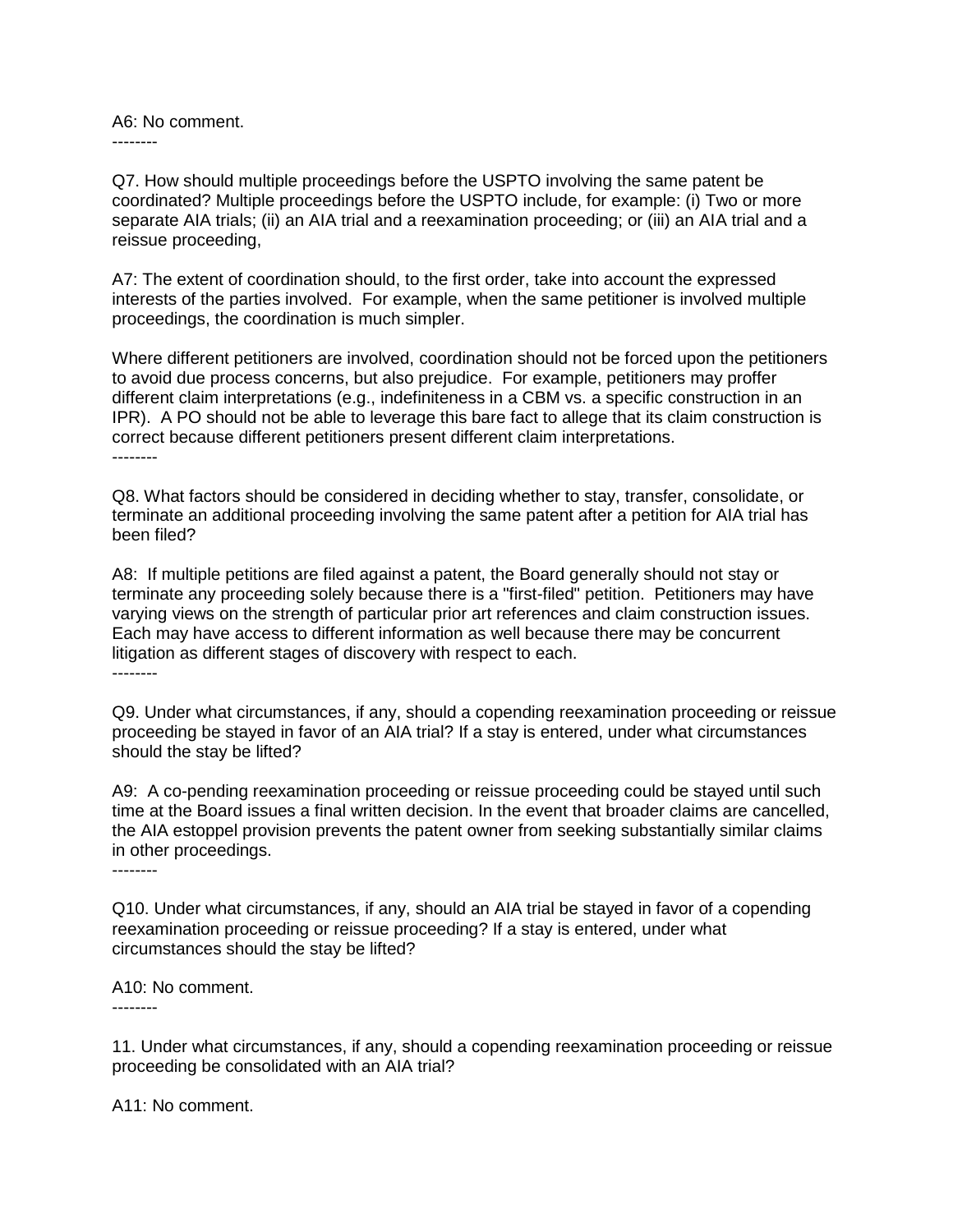--------

12. How should consolidated proceedings be handled before the USPTO? Consolidated proceedings include, for example: (i) Consolidated AIA trials; (ii) an AIA trial consolidated with a reexamination proceeding; or (iii) an AIA trial consolidated with a reissue proceeding.

A12: No comment. --------

Q13. Under what circumstances, if any, should a petition for an AIA trial be rejected because the same or substantially the same prior art or arguments previously were presented to the USPTO in a different petition for an AIA trial, in a reexamination proceeding or in a reissue proceeding?

A13: No comment.

--------

Q14. What circumstances should constitute a finding of good cause to extend the 1-year period for the Board to issue a final determination in an AIA trial?

A14: Where multiple proceedings have been initiated against the same patent (or a family of patents), and it would be efficient (and appropriate) to consolidate those proceedings save for the deadline imposed by the earliest filing, the Board should find that good cause exists to delay the earliest proceeding(s). If necessary, a later filed proceeding may be accelerated to permit consolidation.

In the event that a replaceable, key participant (e.g., an expert witness) becomes unexpectedly unavailable (e.g., due to death, disability, or other non-fault factor), this should constitute good cause, and an appropriate delay permitted for the replacement.. --------

Q15. Under what circumstances, if any, should live testimony be permitted at the oral hearing?

A15: Where the Board has a specific inquiry that it would like to have answered by a witness, live testimony should be permitted. In some trials, a judge has asked counsel, what a witness meant by certain testimony. The probative value of counsel's answer to such a question is speculative, especially as there is likely no opportunity for counsel to confer with the witness.

In conjunction with Q16 below, such questions might be best handled if the Board informs the parties that a specific witness be present at hearing. --------

Q16. What changes, if any, should be made to the format of the oral hearing?

A16: Hearings likely would be more productive if the Board were to submit specific issues that it would like addressed by the parties at oral hearing. Similar to pre-trial memoranda that are used in district court litigation, this allows the parties to devote significant preparation to areas of concern, rendering the process more efficient.

--------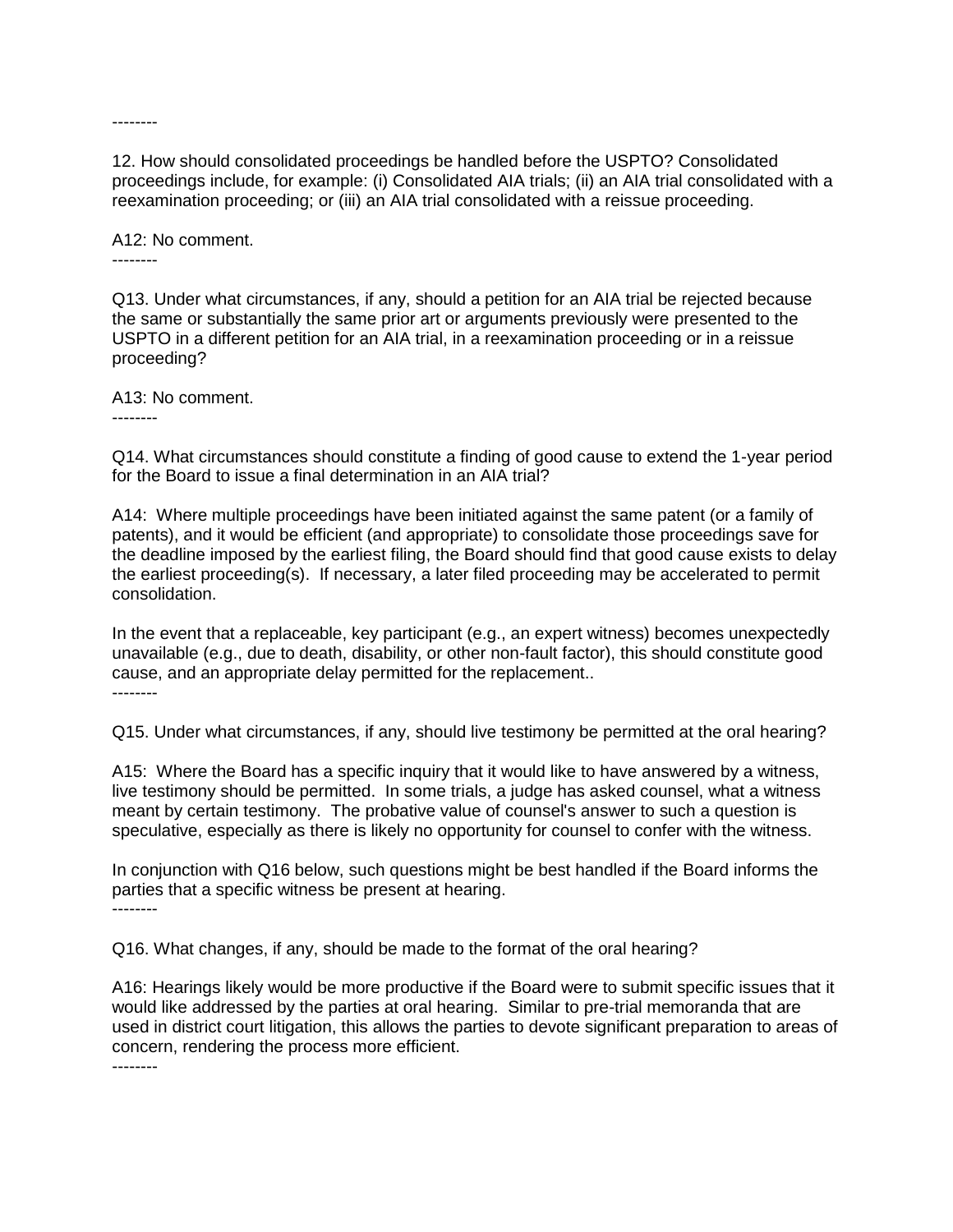Q17. What other changes can and should be made in AIA trial proceedings? For example, should changes be made to the Board's approach to instituting petitions, page limits, or request for rehearing practice?

A17: Two constructive comments are provided below.

a) Petition/Response Page Limits

Based on observations and practice, petitioners have been forced to file multiple petitions to address the validity of large number of claims. The base filing fee for each proceeding allows for the challenge of a specified number of claims, with additional claim requiring additional fees, but providing no additional space to address such claims.

Patents that contain more than the "average" number of claims (e.g., 20) may be logically expected to require more space. At the same time, it is wasteful to file multiple petitions that must contain duplicative matter (e.g., proposed claim construction, redundant element mapping for similar independent claims as when there are 40 method, 40 apparatus, and 40 CRM claims in a patent).

An alternative approach would provide for an automatic page extension tied to the excess claim fee. For example, if the petitioner pays to challenge thirty claims, a modest page extension would allow an additional page for each dependent claim, two pages for each independent claim in excess of three.

Patent owner should be given the same extension, subject to the petitioner's actual filing. For example, some types of claim drafting may allow for the efficient grouping of claims (e.g., where method, apparatus, and CRM or MPF claims reflect the same claim elements). Thus, if the challenger used only seventy pages to challenge the thirty claims, then the patent owner should be limited to a seventy page response.

In sum, automatic page extensions would save the Board and the parties the added burden of joinder motions and duplicate filings in multiple proceedings, as well as reducing some of the effort is addressing multiple petitions on the merits. Additionally, it should alleviate some of the concerns regarding page limits in general.

## b) Grounds for Trial

In many cases, the Board has granted trial under section 102, but denied trial under section 103 for a given set of claims. There are often good reasons for alleging anticipation where the case is a close call between obviousness and anticipation. For example, § 102 removes the need to present or argue evidence of "secondary considerations," which may be highly contentious and require additional briefing and/or supplemental discovery. Further, the challenger generally won't have evidence or knowledge of these facts prior to filing.

Claim construction is also an issue. A prior art reference may anticipate a claim under a broad construction, but only render the claim obvious under a narrower one.

Limiting the trial of claims to anticipation unduly constrains the proceeding, particularly as the Board's claim interpretations are often "preliminary" and subject to revision in the "Final Written